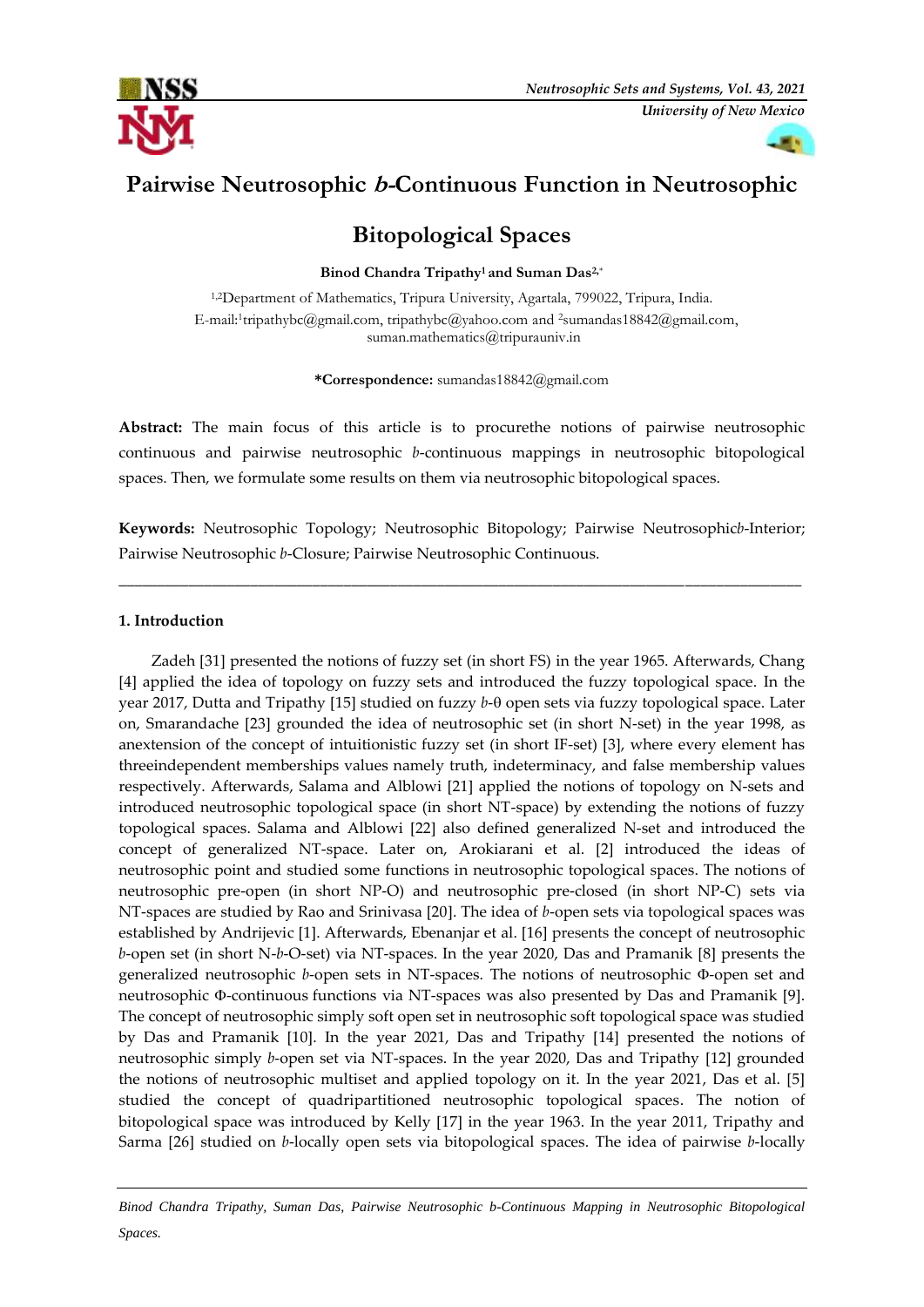open and *b*-locally closed functions in bitopological spaces was studied by Tripathy and Sarma [27]. Tripathy and Sarma [28] also studied on weakly *b*-continuous mapping via bitopological spaces in the year 2013. Later on, the concept of generalized *b*-closed sets in ideal bitopological spaces was studied by Tripathy and Sarma [29]. Afterwards, Tripathy and Debnath [25] presented the notions of fuzzy *b*-locally open sets in fuzzy bitopological space. Thereafter, Ozturk and Ozkan [19] introduced the idea of neutrosophic bitopological space (in short NBi-T-space) in the year 2019. Recently, Das and Tripathy [13] presented the idea of pairwise N-*b*-O-sets and studied their different properties.

The main focus of this article is to procure the notions of pairwise *ij*-neutrosophic-*b*-interior (in short P-*ij*-*Nb-int*), pairwise *ij*-neutrosophic-*b*-closure (in short P-*ij*-*Nb-cl*), pairwise neutrosophic continuous mapping (in short P-N-C-mapping), pairwise neutrosophic *b*-continuous mapping (in short pairwise N-*b*C-mapping) via NBi-T-spaces.

### **2. Preliminaries and Definitions:**

The notion of N-set is defined as follows:

```
Let X be a fixed set. Then, an N-set [23] L over X is denoted as follows:
```
 $L = \{(t, T_L(t), L(t), F_L(t)) : t \in X\}$ , where  $T_L$ ,  $L$ ,  $F_L$  : $X \rightarrow [0,1]$  are called the truth-membership, indeterminacy-membership and false-membership functions and  $0 \leq T_L(t) + I_L(t) + F_L(t) \leq 3$ , for all  $t \in X$ .

The neutrosophic null set (0*N*) and neutrosophic whole set (1*N*) over a fixed set *X* are definedas follows:

 $(i)$  0<sub>N</sub>={ $(t,0,0,1)$ :  $t \in X$ };

(*ii*)  $1_N = \{(t,1,0,0): t \in X\}.$ 

The N-sets 0*<sup>N</sup>* and 1*<sup>N</sup>* also has three other representations. They are given below:

$$
0 \le \{(t, 0, 0, 0): t \in X\} \& 1 \le \{(t, 1, 1, 1): t \in X\};
$$
  
\n
$$
0 \le \{(t, 0, 1, 0): t \in X\} \& 1 \le \{(t, 1, 0, 1): t \in X\};
$$
  
\n
$$
0 \le \{(t, 0, 1, 1): t \in X\} \& 1 \le \{(t, 1, 1, 0): t \in X\}.
$$

Let *p*, *q*, *r* $\in$ [0,1]. An neutrosophic point (in short N-point) [2] *x<sub>p.q.r</sub>* is an N-set over *X* given by

$$
x_{p,q,r}(y) = \begin{cases} (p,q,r), if x = y, \\ (0,0,1), if x \neq y, \end{cases}
$$

where *p, q, r* denotes the truth, indeterminacy and false membership value of *xp.q.r*.

The notion of NT-space is defined as follows:

A family of N-sets over *X* is called an [21] neutrosophic topology (in short N-topology) on *X* if the following axioms hold:

(*i*)  $0_N$ ,  $1_N \in \tau$ ;

(*ii*)  $L_1, L_2 \in \tau \Rightarrow L_1 \cap L_2 \in \tau;$ 

(*iii*)  $\cup L_i \in \tau$ , for every { $L_i: i \in \Delta$ }  $\subseteq \tau$ , where  $\Delta$  is the support set.

Then,  $(X,\tau)$  is called an NT-space. Each element of  $\tau$  is an neutrosophic open set (in short NO-set). If *L* is an NO-set in (*X*, τ), then *L<sup><i>c*</sup> is called an neutrosophic closed set (in short NC-set).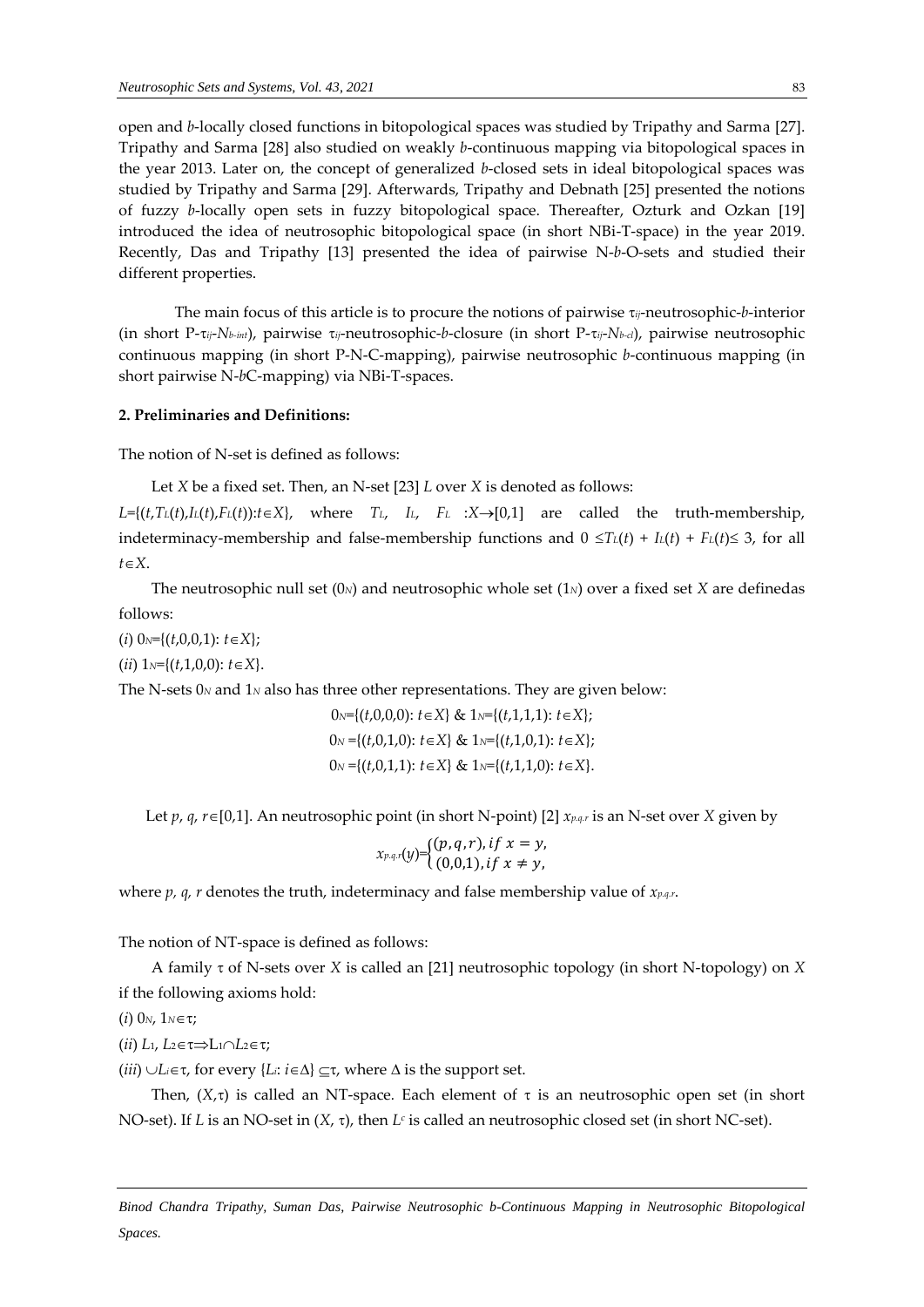The notion of NBi-T-space is defined as follows:

Let  $\tau_1$  and  $\tau_2$  be two different N-topologies on *X*. Then,  $(X, \tau_1, \tau_2)$  is [19] called an NBi-T-space. An N-set *L* is called a pairwise NO-set in  $(X, \tau_1, \tau_2)$ , if there exist an NO-set *L*<sub>1</sub> in  $\tau_1$  and an NO-set *L*<sub>2</sub> in <sup>2</sup> such that *L*=*L*1*L*2. The complement of *L* i.e., *L<sup>c</sup>* is called a pairwise neutrosophic closed set (in short pairwise NC-set) in  $(X, \tau_1, \tau_2)$ .

**Remark 2.1.**[13] In an NBi-T-space( $X$ , $\tau$ 1, $\tau$ 2), every  $\tau$ *i*-NO-set is a pairwise  $\tau$ *ij*-NO-set.

**Remark 2.2.** Let *G* be an N-set over *X* and  $(X, \tau_1, \tau_2)$  be an NBi-T-space. Then, we shall use the following notations throughout the article:

(*i*)  $N_{cl}^i(G)$ = Neutrosophic closure of *G* in (*X*, $\tau$ *i*) (*i*=1, 2);

(*ii*)  $N_{int}^{i}(G)$ = Neutrosophic interior of *G* in  $(X,\tau_i)(i=1, 2)$ .

**Definition 2.1.**[13] Let  $(X, \tau_1, \tau_2)$  be an NBi-T-space. Then, *P* is called a

(*i*)  $\tau$ *i*-neutrosophic semi-open set (in short  $\tau$ *i*-NSO-set) if and only if *P*⊆  $N_{cl}^i N_{int}^i(P)$ ;

(*ii*)  $\tau$ <sub>i</sub>-neutrosophic pre-open set (in short  $\tau$ <sub>i</sub>-NPO-set) if and only if *P*⊆  $N_{int}^i N_{cl}^i(P)$ ;

(*iii*) τ<sub>i</sub>-neutrosophic *b*-open set (in short τ<sub>i</sub>-N-*b*O-set) if and only if *P*⊆  $N_{cl}^iN_{int}^i(P) \cup N_{int}^iN_{cl}^i(P)$ .

**Remark 2.3.**[13] Let  $(X, \tau_1, \tau_2)$  be an NBi-T-space. Then, an N-set *P* over *X* is called a  $\tau_i$ -neutrosophic *b*-closed set (in short *i*-N-*b*C-set) if and only if *P<sup>c</sup>* is a *i*-N-*b*O-set.

**Proposition 2.1.**[13] In an NBi-T-space  $(X, \tau_1, \tau_2)$ , if *P* is  $\tau_i$ -NSO-set ( $\tau_i$ -NPO-set), then *P* is a *i*-N-*b*O-set.

**Proposition 2.2.**[13] Let  $(X, \tau_1, \tau_2)$  be an NBi-T-space. Then, the union of any two  $\tau_i$ -N-bO-sets is a *i*-N-*b*O-set.

**Definition 2.2.**[13] Let  $(X, \tau_1, \tau_2)$  be an NBi-T-space. Then, *P* is called a

*(i)*  $\tau_{ij}$ -neutrosophic semi-open set (in short  $\tau_{ij}$ -NSO-set) if and only if *P*⊆  $N_{cl}^i N_{int}^j(P)$ ;

(*ii*)  $\tau_{ij}$ -neutrosophic pre-open set (in short  $\tau_{ij}$ -NPO-set) if and only if *P*⊆  $N_{int}^j N_{cl}^i(P)$ ;

(*iii*)  $\tau_{ij}$ -neutrosophic *b*-open set (in short  $\tau_{ij}$ -N-*b*-O-set) if and only if *P*⊆  $N_{cl}^i(N_{int}^j(P) \cup N_{int}^jN_{cl}^i(P)$ .

**Remark 2.4.**[13] An N-set *L* over *X* is called a *ij*-neutrosophic *b*-closed set (in short *ij*-N-*b*C-set) if and only if  $L^c$  is a  $\tau_{ij}$ -N-bO-set in  $(X, \tau_1, \tau_2)$ .

**Theorem 2.1.**[13] Let  $(X, \tau_1, \tau_2)$  be an NBi-T-space. Then, every  $\tau_{ij}$ -NSO-set  $(\tau_{ij}$ -NPO-set) is a *ij*-N-*b*O-set.

**Definition 2.3.**[13] An N-set *L* is called a pairwise *ij*-NPO-set (pairwise *ij*-NSO-set) in an NBi-T-space( $X$ , $\tau_1$ , $\tau_2$ ) if *L*=*K* $\cup$ *M*, where *K* is a  $\tau_{ij}$ -NPO-set ( $\tau_{ij}$ -NSO-set) and *M* is a  $\tau_{ji}$ -NPO-set  $(\tau_{ii}$ -NSO-set) in  $(X, \tau_1, \tau_2)$ .

**Definition 2.4.**[13] An N-set *L* is called a pairwise  $\tau_{ij}$ -N-bO-set in a NBi-T-space(*X*, $\tau_i$ , $\tau_i$ ) if *L*=*K* $\cup$ *M*, where *K* is a  $\tau_{ij}$ -N-bO-set and *M* is a  $\tau_{ji}$ -N-bO-set in (*X*, $\tau_{1}$ , $\tau_{2}$ ). If *L* is a pairwise  $\tau_{ij}$ -N-bO-set in (*X*, $\tau_{1}$ , $\tau_{2}$ ), then *L<sup>c</sup>* is called a pairwise *ij*-neutrosophic-*b*-closed set (in short pairwise *ij*-N-*b*C-set) in (*X*,1,2).

**Lemma** 2.1.[13] In an NBi-T-space( $X$ , $\tau$ , $\tau$ , $\tau$ ), every pairwise  $\tau$ <sub>ij</sub>-NPO-set (pairwise  $\tau$ <sub>ij</sub>-NSO-set) is a pairwise *ij*-N-*b*O-set.

**Proposition 2.3.**[13] Let( $X, \tau_1, \tau_2$ ) be an NBi-T-space. Then, the union of two pairwise  $\tau_{ij}$ -N-bO-set in  $(X, \tau_1, \tau_2)$  is also a pairwise  $\tau_{ij}$ -N-bO-set.

**Theorem 2.2.** Let  $(X, \tau_1, \tau_2)$  be an NBi-T-space. Then, the union of two pairwise  $\tau_{ij}$ -NSO-set in  $(X, \tau_1, \tau_2)$ is also a pairwise *ij*-NSO-set.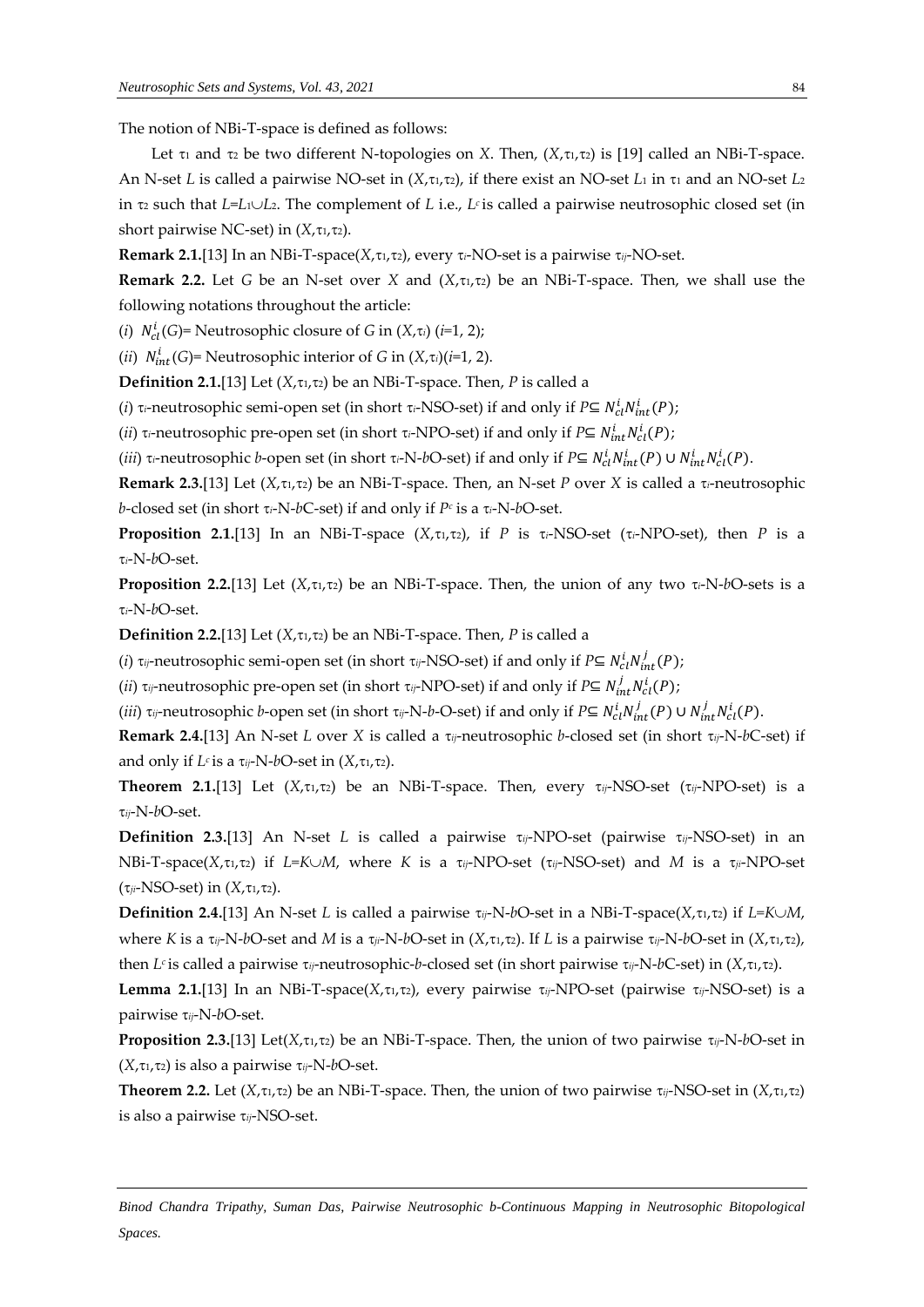**Proof.** Let *L* and *M* be two pairwise  $\tau_{ij}$ -NSO-sets in an NBi-T-space( $X$ , $\tau_{1}$ , $\tau_{2}$ ). So, one can write *L=L*1*L*<sup>2</sup> and *M=M*1*M*2, where *L*1, *M*<sup>1</sup> are *ij*-NSO-sets and *L*2, *M*<sup>2</sup> are *ji*-NSO-sets in (*X*,1,2). Since, L<sub>1</sub> and M<sub>1</sub> are  $\tau_{ij}$ -NSO-sets, so  $L_1 \subseteq N_{cl}^i N_{int}^j(L_1)$  and  $M_1 \subseteq N_{cl}^i N_{int}^j(M_1)$ . Further, Since L<sub>2</sub> and M<sub>2</sub> are  $\tau$ <sub>ji</sub>-NSO-sets, so  $L$ 2 $\subseteq$ N $_{cl}^{j}N_{int}^{i}(L_{2})$ ,  $M$ 2 $\subseteq$ N $_{cl}^{j}N_{int}^{i}(M_{2})$ .

 $Now, L \cup M = (L_1 \cup L_2) \cup (M_1 \cup M_2) = (L_1 \cup M_1) \cup (L_2 \cup M_2).$ 

Therefore,  $L$ 1 $\cup$ M<sub>1</sub>  $\subseteq$ N $_{cl}^{i}N_{int}^{j}(L_1)\cup N_{cl}^{i}N_{int}^{j}(M_1)$  $=N_{cl}^{i}(N_{int}^{j}(L_{1})\cup N_{int}^{j}(M_{1}))$  $\subseteq N_{cl}^i N_{int}^j (L_1 \cup M_1).$ 

This implies,  $L_1 \cup M_1$  is a  $\tau_{ij}$ -NSO-set in  $(X, \tau_1, \tau_2)$ .

Similarly, it can be established that  $L_2 \cup M_2$  is a  $\tau_{ji}$ -NSO-set in  $(X, \tau_i, \tau_2)$ . Therefore,  $L \cup M$  is a pairwise  $\tau_{ij}$ -NSO-set in (*X*, $\tau_1$ , $\tau_2$ ). Hence, the union of two pairwise  $\tau_{ij}$ -NSO-set in (*X*, $\tau_1$ , $\tau_2$ ) is again a pairwise  $\tau_{ij}$ -NSO-set in  $(X, \tau_1, \tau_2)$ .

**Theorem 2.4.** Let  $(X, \tau_1, \tau_2)$  be an NBi-T-space. Then, the union of two pairwise  $\tau_{ij}$ -NPO-set in  $(X, \tau_1, \tau_2)$ is a pairwise *ij*-NPO-set.

**Proof.** Let *L* and *M* be two pairwise  $\tau_{ij}$ -NPO-sets in an NBi-T-space( $X$ , $\tau_1$ , $\tau_2$ ). So, one can write  $L=L_1\cup L_2$  and  $M=M_1\cup M_2$ , where  $L_1$ ,  $M_1$  are  $\tau_{ij}$ -NPO-sets and  $L_2$ ,  $M_2$  are  $\tau_{ji}$ -NPO-sets in  $(X,\tau_1,\tau_2)$ . Since, *L*<sub>1</sub> and *M*<sub>1</sub> are  $\tau_{ij}$ -NPO-sets, so  $L_1 \subseteq N_{int}^j N_{cl}^i(L_1)$  and  $M_1 \subseteq N_{int}^j N_{cl}^i(M_1)$ . Further, since *L*<sub>2</sub> and *M*<sub>2</sub> are  $\tau_{ji}$ -NPO-sets, so  $L_2 \subseteq N_{int}^i N_{cl}^j(L_2)$  and  $M_2 \subseteq N_{int}^i N_{cl}^j(M_2)$ .

 $Now, L \cup M = (L_1 \cup L_2) \cup (M_1 \cup M_2) = (L_1 \cup M_1) \cup (L_2 \cup M_2).$ 

Therefore,  $L_1 \cup M_1 \subseteq N_{int}^j N_{cl}^i(L_1) \cup N_{int}^j N_{cl}^i(M_1)$  $=N_{int}^{j}(N_{cl}^{i}(L_{1})\cup N_{cl}^{i}(M_{1}))$  $\subseteq N_{int}^j N_{cl}^i (L_1 \cup M_1).$ 

This implies,  $L_1 \cup M_1$  is a  $\tau_{ij}$ -NPO-set in  $(X, \tau_{1}, \tau_{2})$ . Similarly, it can be established that  $L_2 \cup M_2$  is a  $\tau_{ij}$ -NPO-set in (*X*, $\tau_{1}$ , $\tau_{2}$ ). Therefore, *L* $\cup$ *M* is a pairwise  $\tau_{ij}$ -NPO-set in (*X*, $\tau_{1}$ , $\tau_{2}$ ). Hence, the union of two pairwise *τ<sub>ij</sub>*-NPO-sets in (*X*, τι, τ2) is again a pairwise τ<sub>ij</sub>-NPO-set.

#### **3. Pairwise** *b***-Continuous Function:**

In this section, we procure the notions of pairwise *b*-continuous functions via neutrosophic bitopological space and formulate some results on it.

**Definition 3.1.** Let  $(X, \tau_1, \tau_2)$  be an NBi-T-space. Then, the pairwise  $\tau_{ij}$ -neutrosophic-*b*-interior (in short P- $\tau_{ij}$ -*Nb-int*) of an N-set *L* is the union of all pairwise  $\tau_{ij}$ -N-*bO*-sets contained in *L*, i.e.  $P$ - $\tau_{ij}$ - $N$ *b*-*int*(*L*)= $\cup$ {*K*:*K* is a pairwise  $\tau_{ij}$ -N-*b*O-set in *X* and *K* $\subseteq$ *L*}.

Clearly, P-*ij*-*Nb-int*(*L*) is the largest pairwise *ij*-N-*b*O-set which contained in *L*.

**Definition 3.2.** Let  $(X, \tau_1, \tau_2)$  be an NBi-T-space. Then, the pairwise  $\tau_{ij}$ -neutrosophic-*b*-closure (in short P-*ij*-*Nb-cl*) of an N-set *L* is the intersection of all pairwise *ij*-N-*b*C-sets containing *L*, i.e.  $P$ - $\tau_{ij}$ - $N$ *b-cl*(*L*)= $\cap$ {*K*:*K* is a pairwise  $\tau_{ij}$ -N-*b*C-set in *X* and *L* $\subseteq$ *K*}.

Clearly,  $P$ - $\tau_{ij}$ - $N$ *b-cl*(*L*) is the smallest pairwise  $\tau_{ij}$ -N-*b*C-set which containing *L*.

**Theorem 3.1.** Let *L* and *K* be two neutrosophic subsets of an NBi-T-space ( $X, \tau_1, \tau_2$ ). Then,

(*i*)  $P$ - $\tau_{ij}$ - $N$ *b-int*(0*N*)=0*N*,  $P$ - $\tau_{ij}$ - $N$ *b-int*(1*N*)=1*N*;

 $(iii)$   $P$ - $\tau_{ij}$ - $N$ *b-int* $(L) \subseteq L$ ;

 $(iii)$   $L \subseteq M \Rightarrow P$ - $\tau_{ij}$ - $N$ *b-int* $(L) \subseteq P$ - $\tau_{ij}$ - $N$ *b-int* $(M)$ ;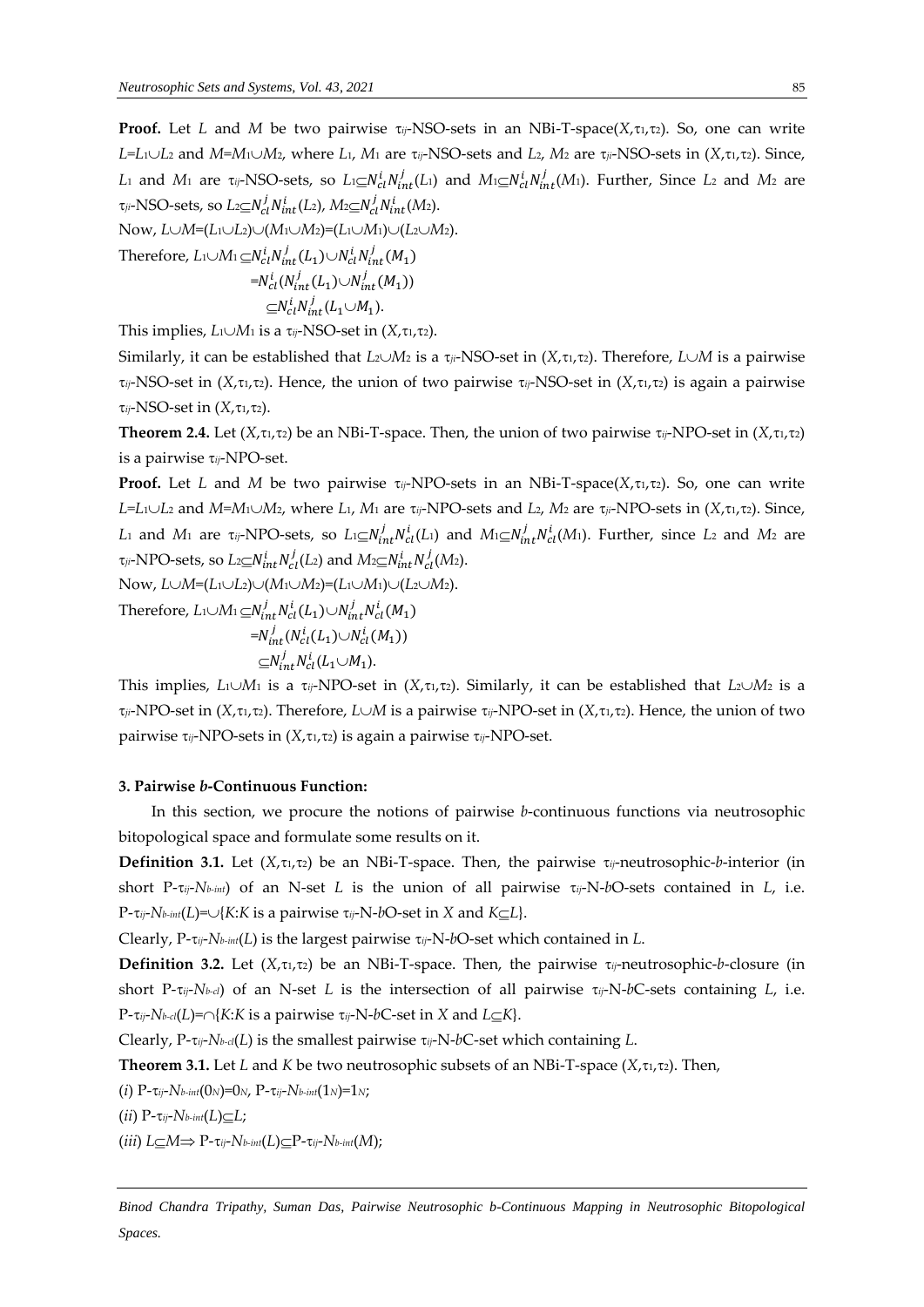(*iv*)  $P$ - $\tau_{ij}$ - $N$ *b<sub>-int</sub>*(*L*)=*L* if *L* is a pairwise  $\tau_{ij}$ - $N$ -*b*O-set.

**Proof.** (*i*) Straight forward.

(*ii*) By Definition 3.1, we have  $P$ -*tij*- $N$ *b-int*(*L*)= $\cup$ {*K*:*K* is a pairwise  $\tau$ <sub>*ij*</sub>-N-*b*O-set in *X* and *K* $\subset$ *L*}. Since, each *K* $\subset$ *L*, so  $\cup$ {*K*:*K* is a pairwise  $\tau_{ij}$ -N-bO-set in *X* and *K* $\subset$ *L*} $\subset$ *L*, i.e. P- $\tau_{ij}$ -*Nb-int*(*L*) $\subset$ *L*. Therefore,  $P$ - $\tau_{ij}$ - $N$ *b-int*(*L*) $\subseteq$ *L*.

(*iii*) Let *L* and *M* be two neutrosophic subset of an NBi-T-space (*X*, $\tau_1$ , $\tau_2$ ) such that *L* $\subseteq$ *M*.

Now,  $P$ - $\tau_{ij}$ - $N$ *b*-*int*(*L*)= $\cup$ {*K*:*K* is a pairwise  $\tau_{ij}$ -N-*b*O-set in *X* and *K* $\subset$ *L*}

$$
\subseteq \cup \{K: K \text{ is a pairwise } \tau_{ij} \text{-N-} bO \text{-set in } X \text{ and } K \subseteq M\}
$$
 [since  $L \subseteq M$ ]

 $=$ P- $\tau$ *ij*- $N$ *b-int*(*M*)

 $\Rightarrow$  P- $\tau_{ij}$ - $N_{b-int}(L)$  $\subseteq$ P- $\tau_{ij}$ - $N_{b-int}(M)$ .

Therefore,  $L \subseteq M \Rightarrow P$ - $\tau_{ij}$ - $N$ *b-int*( $L$ ) $\subseteq P$ - $\tau_{ij}$ - $N$ *b-int*( $M$ ).

(*iv*) Let *L* be a pairwise  $\tau_{ij}$ -N-*b*O-set in an NBi-T-space (*X*, $\tau_1$ , $\tau_2$ ).

Now, P-*ij*-*Nb-int*(*L*)={*K*: *K* is a pairwise *ij*-N-*b*O-set in *X* and *KL*}. Since, *L* is a pairwise *ij*-N-*b*O-set in  $(X, \tau_1, \tau_2)$ , so *L* is the largest pairwise  $\tau_{ij}$ -N-bO-set in  $(X, \tau_1, \tau_2)$ , which is contained in *L*. Therefore, {*K*:*K* is a pairwise *ij*-N-*b*O-set in *X* and *KL*}=*L*. This implies, P-*ij*-*Nb-int*(*L*)=*L*.

**Theorem 3.2.** Let *L* and *K* be two neutrosophic subsets of an NBi-T-space  $(X, \tau_1, \tau_2)$ . Then,

(*i*)  $P$ - $\tau_{ij}$ - $N$ *b-cl*(0*N*)=0*N* &  $P$ - $\tau_{ij}$ - $N$ *b-cl*(1*N*)=1*N*;

 $(iii)$   $L \subseteq P$ - $\tau_{ij}$ - $N$ *b-cl*(*L*);

 $(iii)$   $L \subseteq M \Rightarrow P$ - $\tau_{ij}$ - $N$ *b-cl*( $L$ ) $\subseteq P$ - $\tau_{ij}$ - $N$ *b-cl*( $M$ );

(*iv*)  $P$ - $\tau_{ij}$ - $N$ *b-cl*(*L*)=*L* if *L* is a pairwise  $\tau_{ij}$ -N-*b*C-set.

**Proof.** (*i*) Straightforward.

(*ii*) It is clear that P- $\tau_{ij}$ -*Nb-cl*(*L*)= $\cap$ {*K*:*K* is a pairwise  $\tau_{ij}$ -N-*bC*-set in *X* and *L<sub>* $\subseteq$ *</sub>K*}.

Since, each *L*<sub>*C</del></sub>K***, so** *L***<sub><b>***C***</sub>** $\cap$ {*K*:*K* is a pairwise  $\tau_{ij}$ -N-*b*C-set in *X* and *L*<sub>*C</del></sub>K***}, i.e.** *L***<sub><b>***C***</sub>P-** $\tau_{ij}$ **-***N***<sub>***b-cl***</sub>(***L***).</sub>**</sub></sub></sub>

(*iii*) Let *L* and *M* be two neutrosophic subset of an NBi-T-space (*X*, $\tau_1$ , $\tau_2$ ) such that *L* $\subseteq$ *M*.

Now,  $P$ - $\tau_{ij}$ - $N$ *b-cl*(*L*)= $\cap$ {*K*:*K* is a pairwise  $\tau_{ij}$ -N-*b*C-set in *X* and *L* $\subseteq$ *K*}.

 $\subseteq \cap \{K:K \text{ is a pairwise } \tau_{ij}\text{-N-}bC\text{-set in } X \text{ and } M\subseteq K\}$  [since  $L\subseteq M$ ]

=P-*ij*-*Nb-cl*(*M*)

 $\Rightarrow$  P- $\tau_{ij}$ - $N_{b\text{-}cl}(L)$  $\subseteq$ P- $\tau_{ij}$ - $N_{b\text{-}cl}(M)$ .

Therefore,  $L \subseteq M \Rightarrow P$ - $\tau_{ij}$ - $N_{b\text{-}cl}(L) \subseteq P$ - $\tau_{ij}$ - $N_{b\text{-}cl}(M)$ .

(*iv*) Let *L* be a pairwise  $\tau_{ij}$ -N-*b*C-set in an NBi-T-space (*X*, $\tau_{1}$ , $\tau_{2}$ ). Now, P- $\tau_{ij}$ -*Nb-cl*(*L*)= $\cap$ {*K*:*K* is a pairwise  $\tau_{ij}$ -N-*b*C-set in *X* and *L*<sub>*C*</sub>*K*<sub>}</sub>. Since, *L* is a pairwise  $\tau_{ij}$ -N-*b*C-set in a (*X*, $\tau_{1}$ , $\tau_{2}$ ), so *L* is the smallest pairwise  $\tau_{ij}$ -N-*b*C-set, which contains *L*. This implies,  $\cap$ {*K*:*K* is a pairwise  $\tau_{ij}$ -N-*b*C-set in *X* and  $L \subseteq K$  = *L*. Therefore, P- $\tau_{ij}$ - $N$ *b-cl*(*L*)=*L*.

**Proposition 3.3.** Let *L* be a neutrosophic subset of an NBi-T-space  $(X, \tau_1, \tau_2)$ . Then,

 $(i)$   $[P-\tau_{ij}-N_{b-int}(L)]$ <sup>c</sup> = $P-\tau_{ij}-N_{b-cl}(L^c)$ ;

 $(iii)$   $[P-\tau_{ij}-N_b$ -*cl*(*L*)]<sup>c</sup> =P- $\tau_{ij}-N_b$ -*int*(*L*<sup>c</sup>).

**Proof.** (*i*) Let  $(X, \tau_1, \tau_2)$  be an NBi-T-space. Let  $L = \{(w, T_L(w), L(w), F_L(w)) : w \in X\}$  be an neutrosophic subset of  $(X, \tau_1, \tau_2)$ .

Now,  $P$ - $\tau_{ij}$ - $N$ *b*-*int*(*L*) = $\cup$ {*K*: *K* is a pairwise  $\tau_{ij}$ -N-*b*O-set in *X* and *K* $\subseteq$ *L*}

 $= \{ (w, \sqrt{T_{L_p}}(w), \sqrt{L_p}(w), \sqrt{F_{L_p}}(w)) : w \in X \},\$ 

where  $L_p$  is a pairwise  $\tau_{ij}$ -N-*b*O-set in *X* such that  $L_p \subseteq L$ , for each  $p \in \Delta$ .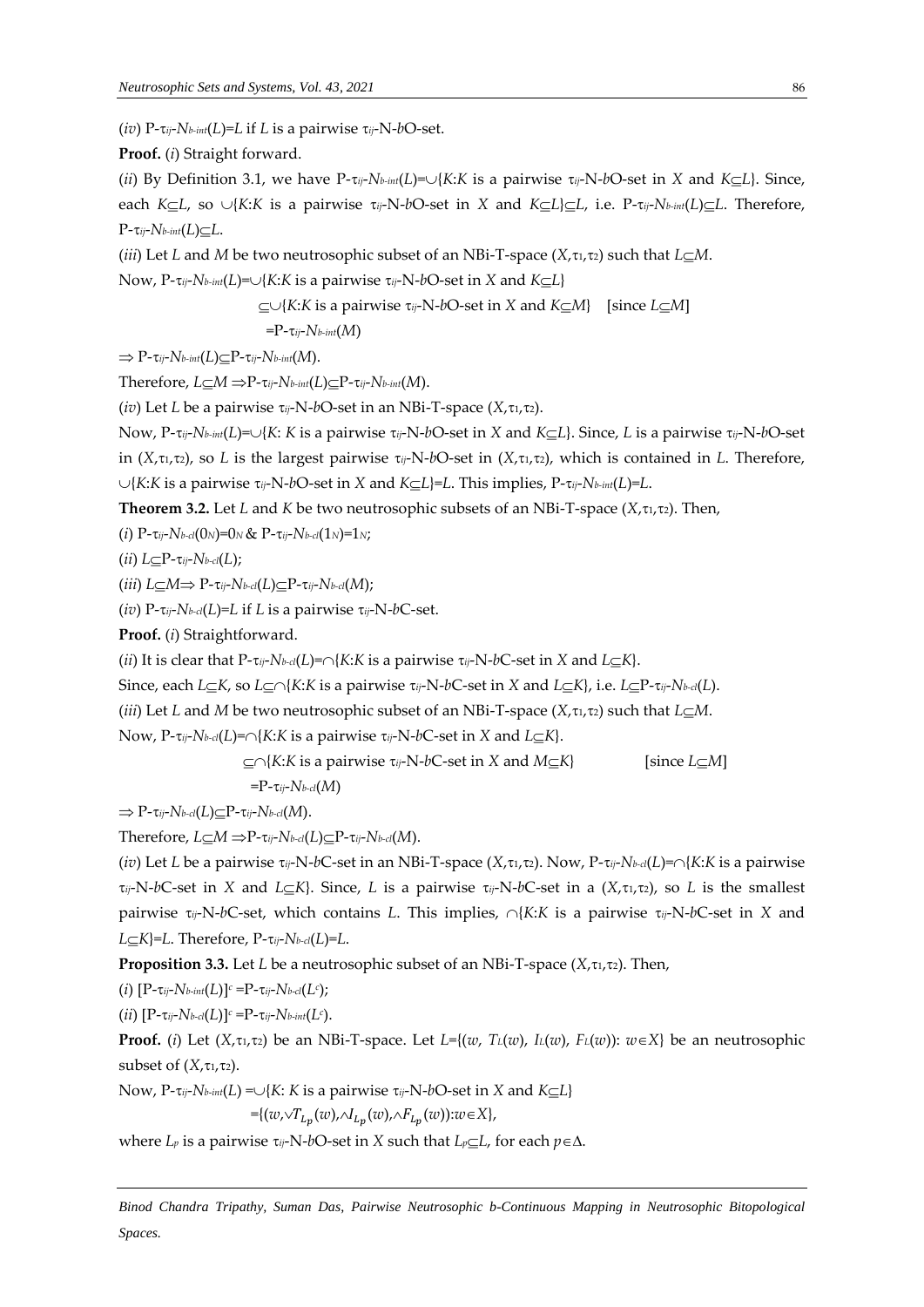This implies,  $[P-\tau_{ij}-N_{b-int}(L)]^c = \{(w, \wedge T_{L_p}(w), \vee I_{L_p}(w), \vee F_{L_p}(w)) : w \in X\}.$ 

Here  $\wedge T_{L_p}(w) \leq T_L(w)$ ,  $I_{L_p}(w) \geq I_L(w)$ ,  $F_{L_p}(w) \geq F_L(w)$ , for each  $w \in X$ . Therefore, P- $\tau_{ij}$ -*Nb-int*(*L<sup>c</sup>*)={(*w*,  $\wedge T_{L_p}(w)$ ,  $\vee I_{L_p}(w)$ , $\vee F_{L_p}(w)$ ):  $w \in X$ }  $=$   $\cap$ {*L<sub>p</sub>*: *p* $\in$ ∆ and *L<sub>p</sub>* is a pairwise  $\tau$ <sub>*ij*</sub>-N-*b*C-set in *X* such that *L<sup>c</sup>* $\subset$ *L<sub>p</sub>*} Hence,  $[P-\tau_{ij}-N_b_{int}(L)]^c = P-\tau_{ij}-N_b_{cd}(L^c)$ . (*ii*) Let  $(X, \tau_1, \tau_2)$  be an NBi-T-space and  $L = \{(w, T_L(w), L(w), F_L(w)) : w \in X\}$  be a N-set over *X*. Then,  $P$ - $\tau_{ij}$ -*Nb-cl*(*L*) =  $\cap$ {*K*:*K* is a pairwise  $\tau_{ij}$ -N-*b*C-set in *X* and *L* $\subset$ *K*}  $=\{(w, \wedge T_{L_p}(w), \vee I_{L_p}(w), \vee F_{L_p}(w)) : w \in X\},\$ where  $L_p$  is a pairwise  $\tau_{ij}$ -N-*b*C-set in *X* such that  $L \subseteq L_p$ , for each  $p \in \Delta$ . This implies,  $[P-\tau_{ij}-N_b\text{-}cl(L)]^c = \{(w,\vee T_{L_p}(w),\wedge I_{L_p}(w),\wedge F_{L_p}(w)) : w \in X\}.$ Here,  $\vee T_{L_p}(w) \geq T_L(w)$ ,  $\wedge I_{L_p}(w) \leq I_L(w)$ ,  $\wedge F_{L_p}(w) \leq F_L(w)$ , for each  $w \in X$ .  $\text{Therefore, } P\text{-}\tau_{ij}\text{-}N$ *b*- $int(L^c)$ ={( $w, \vee T_{L_p}(w), \wedge I_{L_p}(w), \wedge F_{L_p}(w)$ ): $w \in X$ }

 $=\cup\{L_p: p\in\Delta \text{ and } L_p \text{ is a pairwise } \tau_{ij}\text{-N-}b\text{-}set \text{ in } X \text{ such that } L_p\subseteq L^c\}.$ 

Hence, [P-*ij*-*Nb*-*cl*(*L*)]*c*= P-*ij*-*Nb*-*int*(*L<sup>c</sup>* ).

**Theorem 3.1.** Let  $(X, \tau_1, \tau_2)$  be an NBi-T-space. Then, the neutrosophic null set  $(0_N)$  and the neutrosophic whole set  $(1_N)$  are both  $\tau_{ij}$ -N-*b*O-set and  $\tau_{ji}$ -N-*b*O-set.

**Proof.** Let  $(X, \tau_1, \tau_2)$  be an NBi-T-space. Now,  $N_{cl}^i N_{int}^j (0_N) \cup N_{int}^j N_{cl}^i (0_N) = N_{cl}^i (0_N) \cup N_{int}^j (0_N) = 0_N \cup 0_N = 0_N$ . Therefore,  $0$ <sub>N⊆</sub>O<sub>N</sub>=N $_{cl}^i$ N $_{int}^j$ (O<sub>N</sub>) $\cup$ N $_{int}^j$ N $_{cl}^i$ (O<sub>N</sub>). Hence, the neutrosophic null set (O<sub>N</sub>) is a τ<sub>ij</sub>-N-bO-set.

Similarly, it can be established that the neutrosophic null set  $(0<sub>N</sub>)$  is a  $\tau_{ji}$ -N-*b*O-set.

Further, one can show that the neutrosophic whole set (1*N*) are both *ij*-N-*b*O-set and *ji*-N-*b*O-set. **Theorem 3.2.** In an NBi-T-space( $X, \tau_1, \tau_2$ ), every  $\tau_i$ -NO-set is a  $\tau_{ji}$ -N-bO-set.

**Proof.** Let *L* be a  $\tau_i$ -NO-set in an NBi-T-space(*X*, $\tau_1$ , $\tau_2$ ). Therefore,  $N_{int}^i(L)=L$ . Now, $L\subseteq N_{cl}^j(L)=$  $N_{cl}^j N_{int}^i(L)$ . This implies,  $L \subseteq N_{cl}^j N_{int}^i(L) \cup N_{int}^i N_{cl}^j(L)$ . Hence,  $L$  is a  $\tau_{ji}$ -N-bO-set in (*X*, $\tau$ 1, $\tau$ 2).

**Theorem 3.3.** In an NBi-T-space  $(X, \tau_1, \tau_2)$ ,

(*i*) every *ij*-N-*b*O-set is a pairwise *ij*-N-*b*O-set;

(*ii*) every  $\tau_{ji}$ -N-*b*O-set is a pairwise  $\tau_{ji}$ -N-*b*O-set;

(*iii*) every  $\tau_{ij}$ -N-*b*C-set is a pairwise  $\tau_{ij}$ -N-*b*C-set;

(*iv*) every  $\tau_{ji}$ -N-*b*C-set is a pairwise  $\tau_{ji}$ -N-*b*C-set.

**Proof.** (*i*) Let *L* be a  $\tau_{ij}$ -N-*b*O-set in an NBi-T-space (*X*, $\tau_{1}$ , $\tau_{2}$ ). Then, *L* can be expressed as *L*=*L* $\cup$ 0*N*, where *L* is a  $\tau_{ij}$ -N-*b*O-set and 0*N* is a  $\tau_{ji}$ -N-*b*O-set in (*X*, $\tau_{1}$ , $\tau_{2}$ ). This implies, *L* is a pairwise  $\tau_{ij}$ -N-*b*O-set in  $(X, \tau_1, \tau_2)$ .

(*ii*) Straightforward.

(*iii*) Let *L* be a  $\tau_{ij}$ -NC-set in an NBi-T-space (*X*, $\tau_i$ , $\tau_2$ ). Then, *L* can be expressed as *L*=*L* $\cap$ 1*N*, where *L* is a  $\tau_{ij}$ -NC-set and  $1_N$  is a  $\tau_{ji}$ -NC-set in  $(X, \tau_1, \tau_2)$ . This implies, *L* is a pairwise  $\tau_{ij}$ -N-*b*C-set in  $(X, \tau_1, \tau_2)$ . (*iv*) Straightforward.

**Theorem 3.4.** In an NBi-T-Space  $(X, \tau_1, \tau_2)$ , every  $\tau_i$ -NO-set is a pairwise  $\tau_i$ -N-bO-set.

**Proof.** Let *L* be a  $\tau_i$ -NO-set in an NBi-T-space( $X$ , $\tau_1$ , $\tau_2$ ). By Theorem 3.2., it is clear that *L* is a *ji*-N-*b*O-set. Further, by Theorem 3.3., it is clear that *L* is a pairwise *ij*-N-*b*O-set.

**Theorem 3.5.** Let  $(X, \tau_1, \tau_2)$  be an NBi-T-space. Then, 0*N* and 1*N* are both pairwise  $\tau_{ij}$ -N-bO-set and pairwise  $\tau_{ji}$ -N-bO-set.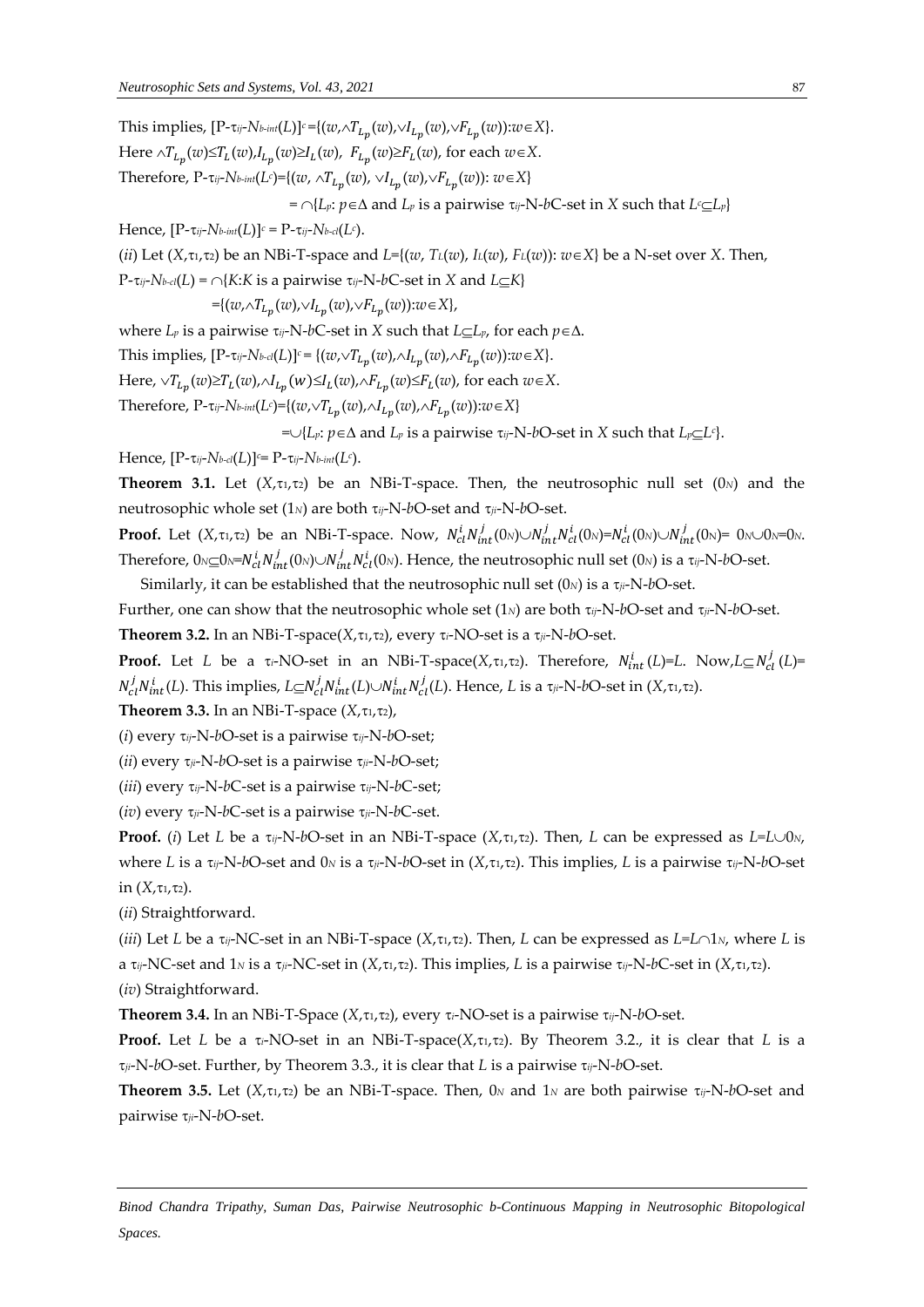**Proof.** Let  $(X, \tau_1, \tau_2)$  be an NBi-T-space. One can write  $0 \le A \cup B$ , where  $A=0$ *N* is a  $\tau_{ij}$ -N-bO-set and  $B=0$ *N* is a  $\tau_{ij}$ -N-*b*O-set in (*X*, $\tau_{1}$ , $\tau_{2}$ ). This implies, 0*N* is a pairwise  $\tau_{ij}$ -N-*b*O-set in (*X*, $\tau_{1}$ , $\tau_{2}$ ).

Similarly, it can be established that  $0_N$  is a pairwise  $\tau_{ij}$ -N-bO-set in  $(X, \tau_1, \tau_2)$ .

Again, one can write  $1_N = L \cup M$ , where  $L=1_N$  is a  $\tau_{ij}$ -N-bO-set and  $M=1_N$  is a  $\tau_{ji}$ -N-bO-set in  $(X, \tau_1, \tau_2)$ . This implies,  $1_N$  is a pairwise  $\tau_{ij}$ -N-bO-set in  $(X, \tau_1, \tau_2)$ .

Similarly, it can be also established that  $1_N$  is a pairwise  $\tau_{ij}$ -N-bO-set in  $(X, \tau_1, \tau_2)$ .

**Theorem 3.6.** Let  $(X, \tau_1, \tau_2)$  be an NBi-T-space. Then, both 0<sub>*N*</sub> and 1<sub>*N*</sub> are pairwise  $\tau_{ij}$ -N-bC-set and pairwise *ji*-N-*b*C-set.

**Proof.** By Theorem 3.5, it is clear that  $0_N$  is both pairwise  $\tau_{ij}$ -N-bO-set and pairwise  $\tau_{ij}$ -N-bO-set. Hence, its complement 1*<sup>N</sup>* is both pairwise *ij*-N-*b*C-set and pairwise *ji*-N-*b*C-set.

Similarly, from Theorem 3.5, it is clear that  $1<sub>N</sub>$  is both pairwise  $\tau_{ij}$ -N-bO-set and pairwise *ji*-N-*b*O-set. Hence, its complement 0*<sup>N</sup>* is both pairwise *ij*-N-*b*C-set and pairwise *ji*-N-*b*C-set.

**Remark 3.1.** Throughout the article, we denote  $\tau_{ij}^b$  as a collection of all pairwise  $\tau_{ij}$ -N-bO-sets and  $\tau_{ij}^c$  as a collection of all pairwise  $\tau_{ij}$ -N-*b*C-sets in (*X*, $\tau_{i}$ , $\tau_{i}$ ). The collection  $\tau_{ij}^b$  forms an neutrosophic supra topology on *X*.

**Definition 3.3.** Let  $(X, \tau_1, \tau_2)$  and  $(Y, \delta_1, \delta_2)$  be two NBi-T-spaces. Then, an one to one and onto mapping  $\xi$ : $(X, \tau_1, \tau_2) \rightarrow (Y, \delta_1, \delta_2)$  is called a

(*i*) pairwise neutrosophic semi continuous mapping (in short P-NS-C-mapping) if and only if -1 (*L*) is a *i*-NSO-set in *X*, whenever *L* is a pairwise *ij*-NO-set in *Y*.

(*ii*) pairwise neutrosophic pre continuous mapping (in short P-NP-C-mapping) if and only if $\xi$ <sup>-1</sup>(*L*) is a  $\tau_i$ -NPO-set in *X*, whenever *L* is a pairwise  $\delta_{ij}$ -NO-set in *Y*.

(*iii*) pairwise neutrosophic continuous mapping (in short P-N-C-mapping) if and only if $\xi$ <sup>1</sup>(*L*) is a  $\tau_i$ -NO-set in *X*, whenever *L* is a pairwise  $\delta_{ij}$ -NO-set in *Y*.

(*iv*) pairwise neutrosophic *b*-continuous mapping (in short P-N-*b*-C-mapping) if and only if -1 (*L*) is a  $\tau_i$ -N-*b*O-set in *X*, whenever *L* is a pairwise  $\delta_{ij}$ -NO-set in *Y*.

**Theorem 3.7.** Let  $(X, \tau_1, \tau_2)$  and  $(Y, \delta_1, \delta_2)$  be two NBi-T-spaces. Then, every P-N-C-mapping from  $(X, \tau_1, \tau_2)$  to  $(Y, \delta_1, \delta_2)$  is a P-NP-C-mapping (P-NS-C-mapping).

**Proof.** Let *L* be a pairwise  $\delta_{ij}$ -NO-set in  $(Y, \delta_1, \delta_2)$ . Since,  $\xi: (X, \tau_1, \tau_2) \to (Y, \delta_1, \delta_2)$  is a P-N-C-mapping from (*X*,1,2) to (*Y*,1,2), so -1 (*L*) is a *i*-NO-set in (*X*,1,2). It is known that every *i*-NO-set is a *i*-NPO-set (τ<sub>i</sub>-NSO-set). Therefore, ξ<sup>-1</sup>(L) is a τ<sub>i</sub>-NPO-set (τ<sub>i</sub>-NSO-set) in (*X*,τ1,τ2). Hence, ξ:(*X*,τ1,τ2)→(*Y*,δ1,δ2) is a P-NP-C-mapping (P-NS-C-mapping).

**Theorem 3.8.** Let  $(X, \tau_1, \tau_2)$  and  $(Y, \delta_1, \delta_2)$  be two NBi-T-spaces. Then, every P-NS-C-mapping (P-NP-C-mapping) from  $(X, \tau_1, \tau_2)$  to  $(Y, \delta_1, \delta_2)$  is a P-N-*b*-C-mapping.

**Proof.** Let *L* be a pairwise  $\delta_{ij}$ -NO-set in  $(Y,\delta_1,\delta_2)$ . Since,  $\xi:(X,\tau_1,\tau_2)\rightarrow(Y,\delta_1,\delta_2)$  is a P-NS-C-mapping  $(P-NP-C-mapping)$  from  $(X,\tau_1,\tau_2)$  to  $(Y,\delta_1,\delta_2)$ , so  $\xi^{\text{-}1}(L)$  is a  $\tau_i\text{-}NSO\text{-}set$  ( $\tau_i\text{-}NPO\text{-}set$ ) in  $(X,\tau_1,\tau_2)$ . It is known that, every *i*-NSO-set (*i*-NPO-set) is a *i*-N-*b*O-set. Therefore, -1 (*L*) is a *i*-N-*b*O-set in  $(X, \tau_1, \tau_2)$ . Hence,  $\xi: (X, \tau_1, \tau_2) \rightarrow (Y, \delta_1, \delta_2)$  is a P-N-*b*-C-mapping.

**Theorem 3.9.** Let  $(X, \tau_1, \tau_2)$  and  $(Y, \delta_1, \delta_2)$  be two NBi-T-spaces. Then, every P-N-C-mapping from  $(X, \tau_1, \tau_2)$  to  $(Y, \delta_1, \delta_2)$  is a P-N-*b*-C-mapping.

**Proof.** Let *L* be a pairwise  $\delta_{ij}$ -NO-set in  $(Y, \delta_1, \delta_2)$ . Since,  $\xi: (X, \tau_1, \tau_2) \to (Y, \delta_1, \delta_2)$  is a P-N-C-mapping from  $(X, \tau_1, \tau_2)$  to  $(Y, \delta_1, \delta_2)$ , so  $\xi$ <sup>-1</sup>(*L*) is a  $\tau_i$ -NO-set in  $(X, \tau_1, \tau_2)$ . It is known that, every  $\tau_i$ -NO-set is a

*Binod Chandra Tripathy, Suman Das, Pairwise Neutrosophic b-Continuous Mapping in Neutrosophic Bitopological Spaces.*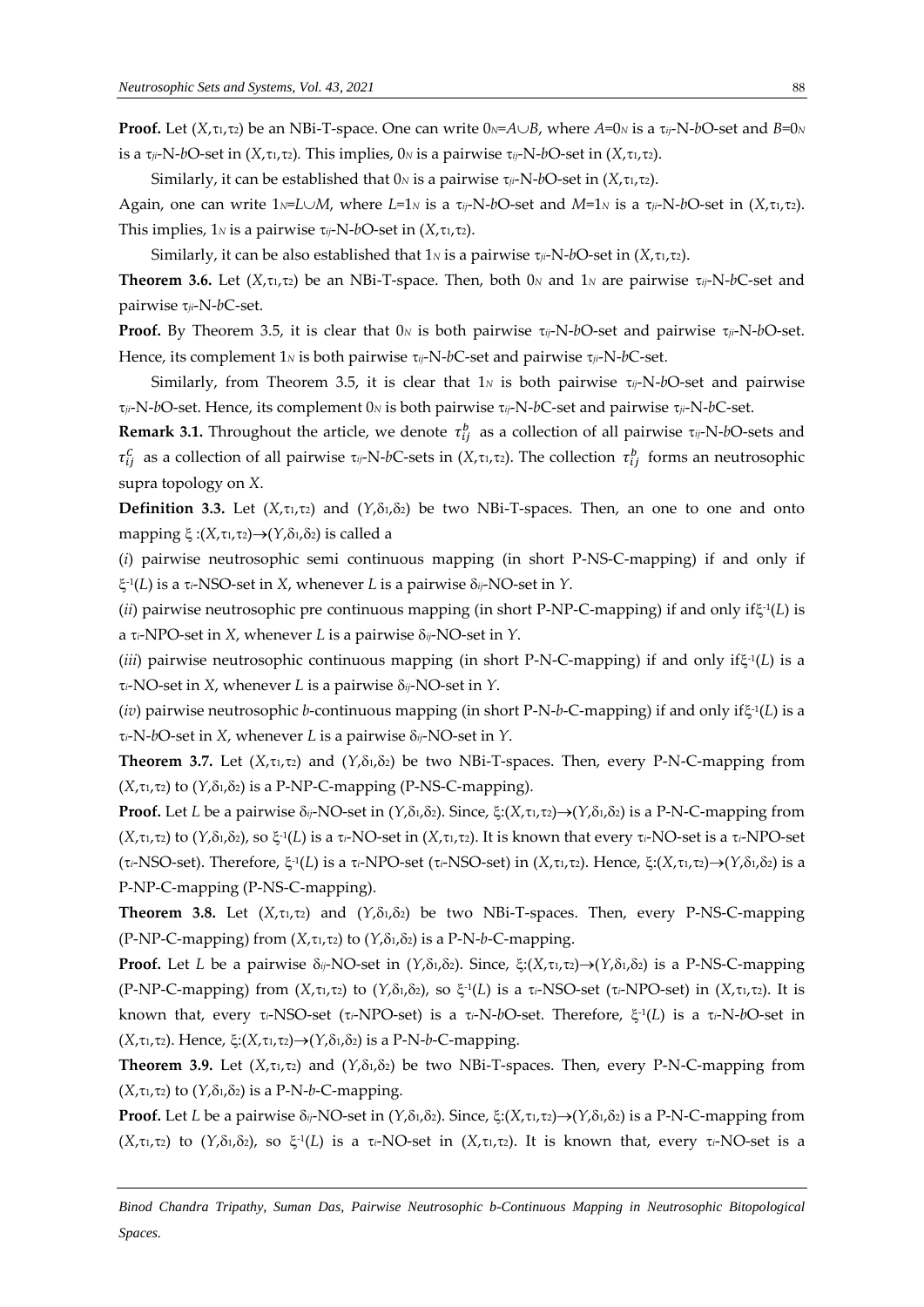*τ*<sub>*i*</sub>-N-*b*-O-set. Therefore, ξ<sup>-1</sup>(*L*) is a *τ<sub>i</sub>*-N-*b*-O-set in (*X*,τ*ι*,τ*2*). Hence, ξ:(*X*,τ*ι*,τ*2*)→(*Y*,δ*ι*,δ*2*) is a p-N-*b*-C-mapping.

**Theorem 3.10.** If  $\xi: (X, \tau_1, \tau_2) \to (Y, \delta_1, \delta_2)$  and  $\gamma: (Y, \delta_1, \delta_2) \to (Z, \theta_1, \theta_2)$  be two P-N-C-mapping, then the composition mapping  $\chi^{\circ} \xi : (X, \tau_1, \tau_2) \rightarrow (Z, \theta_1, \theta_2)$  is also a P-N-C-mapping.

**Proof.** Let  $\xi: (X, \tau_1, \tau_2) \rightarrow (Y, \delta_1, \delta_2)$  and  $\chi: (Y, \delta_1, \delta_2) \rightarrow (Z, \theta_1, \theta_2)$  be two P-N-C-mappings. Let *L* be a pairwise  $\theta_{ij}$ -NO-set in (*Z*, $\theta_1$ , $\theta_2$ ). Since,  $\chi$ :( $Y$ , $\delta_1$ , $\delta_2$ )  $\rightarrow$ (*Z*, $\theta_1$ , $\theta_2$ ) is a P-N-C-mapping, so  $\chi$ <sup>-1</sup>(*L*) is a  $\delta_i$ -NO-set in *Y*. Since, ξ:(X,τ1,τ2)→(Y,δ1,δ2) is a P-N-C-mapping, so ξ<sup>-1</sup>(χ<sup>-1</sup>(L))= (χ°ξ)<sup>-1</sup>(L) is a τ.-NO-set in X.

**Theorem 3.11.** If  $\xi: (X, \tau_1, \tau_2) \rightarrow (Y, \delta_1, \delta_2)$  be an one to one and onto mapping between two NBi-T-spaces, then the following two are equivalent:

 $(i)$   $\xi$  is a P-N-b-C-mapping.

(*ii*)  $\xi$ <sup>-1</sup>(P- $\delta$ *ij-Nint*(*A*))  $\subseteq$   $\tau$ *i-Nb-int*( $\xi$ <sup>-1</sup>(*A*)), for every neutrosophic subset *A* of *Y*.

**Proof.** (*i*) $\Rightarrow$ (*ii*)

Let  $\xi$ :(*X*, $\tau_1$ , $\tau_2$ )  $\rightarrow$ (*Y*, $\delta_1$ , $\delta_2$ ) be a P-N-*b*-C-mapping. Let *A* be an neutrosophic subset of *Y*. Here, *P*-δ*ij*-*Nint*(*A*) is a pairwise δ<sub>ij</sub>-NO-set in *Y* and *P*-δ*ij-Nint*(*A*)⊆*A*. This implies, ξ<sup>-1</sup>(*P*-δ*ij-Nint*(*A*))⊆ξ<sup>-1</sup>(*A*). By the hypothesis, ξ<sup>-1</sup>(P-δ<sub>ij</sub>-N<sub>int</sub>(A)) is a τ<sub>i</sub>-N-b-O-set in *X*. Therefore, ξ<sup>-1</sup>(P-δ<sub>ij</sub>-N<sub>int</sub>(A)) is a τ<sub>i</sub>-N-b-O-set in *X* such that  $\xi^1(P-\delta_{ij}-N_{int}(A))\subseteq \xi^1(A)$ . It is known that  $\tau_i\text{-}N_{b-int}(\xi^1(A))$  is the largest  $\tau_i\text{-}N\text{-}b\text{-}O\text{-}set$  in X, which is contained in ξ<sup>-1</sup>(A). Hence, ξ<sup>-1</sup>(P-δ<sub>ij</sub>-N<sub>int</sub>(A))⊆τι-Νb-int</sub>(ξ<sup>-1</sup>(A)).

$$
(ii)\Rightarrow (i)
$$

Let *A* be a pairwise  $\delta_{ij}$ -NO-set in  $(Y, \delta_1, \delta_2)$ . Therefore, P- $\delta_{ij}$ -*N<sub>int</sub>*(*A*)=*A*. By hypothesis,  $\xi$ -1(P- $\delta$ ij-Nint(A)) $\subseteq$ τi-Nb-int(ξ-1(A)). This implies, ξ-1(A) $\subseteq$ τi-Nb-int(ξ-1(A)). It is known that τi-Nb-int(ξ-1(A))  $\subseteq$  $\xi$ <sup>-1</sup>(A). Therefore,  $\tau$ *i*-*Nb*-*int*( $\xi$ <sup>-1</sup>(A))= $\xi$ <sup>-1</sup>(A). Hence, $\xi$ <sup>-1</sup>(A) is a  $\tau$ *i*-N-*b*-O-set in (X, $\tau$ 1, $\tau$ 2). Therefore,  $\xi$  is a P-N-b-C-mapping from an NBi-T-space  $(X, \tau_1, \tau_2)$  to another NBi-T-space  $(Y, \delta_1, \delta_2)$ .

**Theorem 3.12.** An one to one and onto mapping  $\xi: (X, \tau_1, \tau_2) \rightarrow (Y, \delta_1, \delta_2)$  is a P-N-*b*-C-mapping if and only if  $P$ - $\delta_{ij}$ - $N_{int}(\xi(A)) \subseteq \xi(\tau_i - N_{b-int}(A))$ , for every N-set *A* over *X* and *i*, *j*= 1,2, and *i*≠*j*.

**Proof.** Let  $\xi: (X, \tau_1, \tau_2) \rightarrow (Y, \delta_1, \delta_2)$  be a P-N-b-C-mapping. Let *A* be an N-set over *X*. Then,  $\xi(A)$  is also an N-set over *Y*. By Theorem 3.11, we have -1 (P-*ij*-*Nint*((*A*)))*i*-*Nb-int*( -1 ((*A*))). This implies,  $\xi$ <sup>-1</sup>(P-δij-Nint(ξ(A))) $\subseteq$ τi-Nb-int(A). Hence, P-δij-Nint(ξ(A)) $\subseteq$ ξ(τi-Nb-int(A)). Therefore, P-δij-Nint(ξ(A)) $\subseteq$  $\xi(\tau_i - N_{b-int}(A))$ , for every N-set *A* over *X* and *i*, *j*= 1,2; and *i* $\neq$ *j*.

Conversely, let  $\xi: (X, \tau_1, \tau_2) \rightarrow (Y, \delta_1, \delta_2)$  be a mapping between two NBi-T-spaces such that

 $P-\delta_{ij}$ - $N_{int}(\xi(A))\subseteq \xi(\tau_i-N_{b-int}(A))$  (1)

for every N-set *A* over*X* and  $i, j = 1,2$ ; and  $i \neq j$ .

Let *A* be an N-set over *Y*. Then,  $\xi$ <sup>-1</sup>(*A*) is an N-set over *X*. By putting *A*= $\xi$ <sup>-1</sup>(*A*) in eq. (1), we have,

 $P$ - $\delta$ *ij*- $N$ *int*( $\xi$ ( $\xi$ <sup>-1</sup> $(A))$ )) $\subseteq$  $\xi$ ( $\tau$ *i*- $N$ *b-int*( $\xi$ <sup>-1</sup> $(A))$ )

 $\Rightarrow$  P-δ*ij*-*Nint*(*A*)⊆ξ(τ*i*-*Nb-int*(ξ<sup>-1</sup>(*A*)))

 $\Rightarrow \xi^{-1}(P-\delta_{ij}-N_{int}(A))\subseteq \tau_i-N_{b-int}(\xi^{-1}(A)).$ 

Therefore,  $\xi^1(P-\delta_{ij}-N_{init}(A)\subseteq \tau_i-N_{b-int}(\xi^1(A))$ , for every N-set *A* of *Y*. Hence, by Theorem 3.11., the mapping  $\xi$ :(*X*, $\tau$ <sub>1</sub>, $\tau$ <sub>2</sub>)  $\rightarrow$ (*Y*, $\delta$ <sub>1</sub>, $\delta$ <sub>2</sub>) is a P-N-*b*-C-mapping.

**Corollary 3.1.** If  $\xi: (X, \tau_1, \tau_2) \rightarrow (Y, \delta_1, \delta_2)$  is an one to one and onto mapping from an NBi-T-space  $(X, \tau_1, \tau_2)$  to another NBi-T-space  $(Y, \delta_1, \delta_2)$ , then the following two are equivalent:

 $(i)$   $\xi$  is a P-N-C-mapping.

 $(iii) \xi^{-1}(P-\delta_{ij}-Nm_i(Q)) \subseteq \tau_i-N_{int}(\xi^{-1}(Q)),$  for every N-set *Q* over *Y*.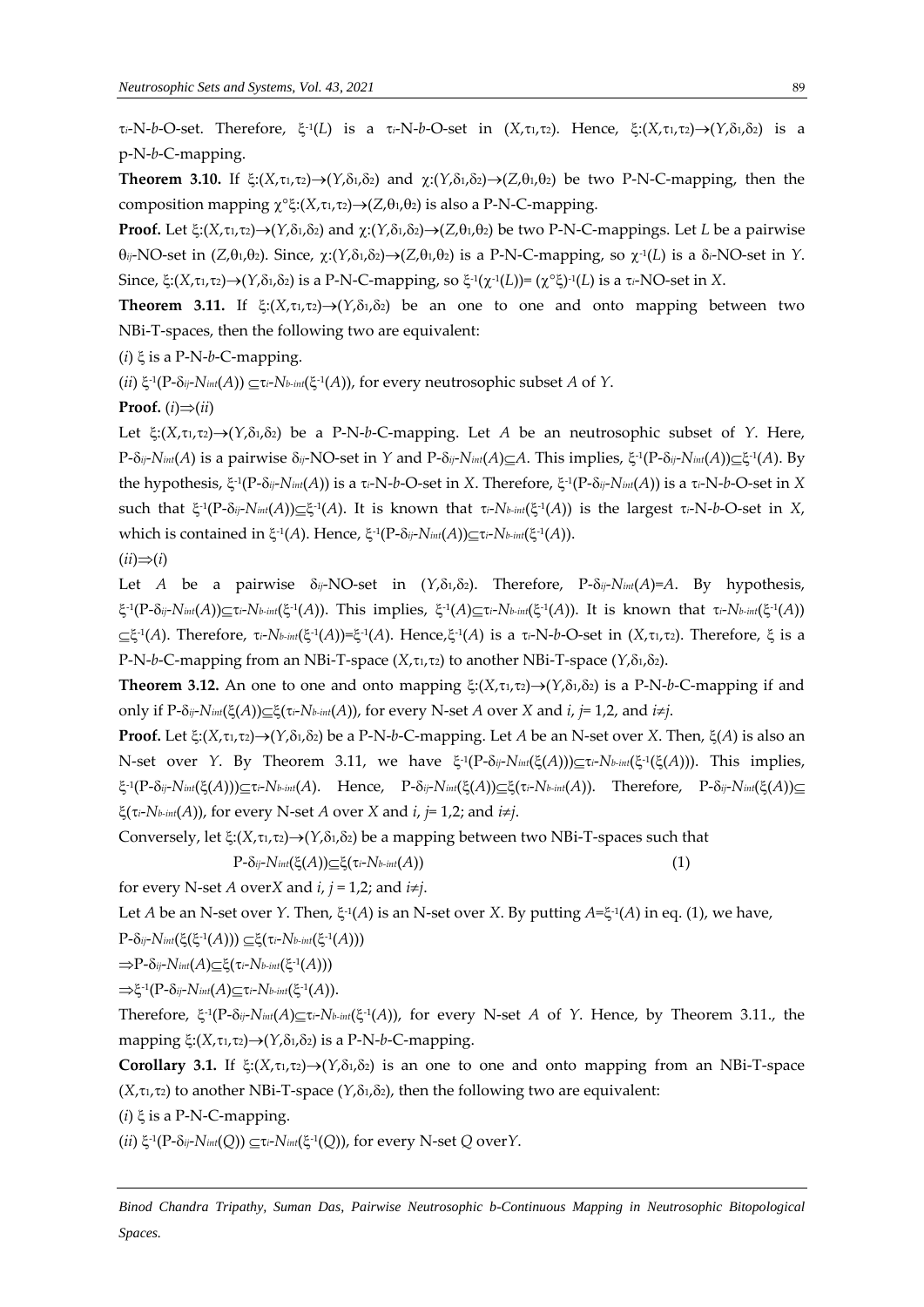**Definition 3.4.** Let  $(X, \tau_1, \tau_2)$  be an NBi-T-space. Let  $x_{a,b,c}$  be an N-point in *X*. Then, an N-set *Q* over *X* is called a pairwise *ij*-neutrosophic *b*-neighbourhood (in short P-*ij*-N-*b*-nbd) of *xa*,*b*,*c*, if there exist a pairwise  $\tau_{ij}$ -N-*b*O-set *U* such that  $x_{a,b,c} \in U \subset Q$ .

**Theorem 3.13.** Let  $(X, \tau_1, \tau_2)$  be an NBi-T-space. An N-set *Q* over *X* is a pairwise  $\tau_{ij}$ -N-*b*O-set if and only if *Q* is a P-*ij*-N-*b*-nbd of all of its N-points.

**Proof.** Let Q be a pairwise  $\tau_{ij}$ -N-bO-set in an NBi-T-space  $(X, \tau_i, \tau_i)$ . Let  $\chi_{a,b,c}$  be an N-point in X such that  $x_{a,b,c} \in Q$ . Therefore,  $x_{a,b,c} \in Q \subset Q$ . This implies, Q is a P- $\tau_{ij}$ -N-b-nbd of  $x_{a,b,c}$ . Hence, Q is the P-*ij*-N-*b*-nbd of all of its N-points.

Conversely, let Q be a P- $\tau_{ij}$ -N-*b*-nbd of all of its N-points. Assume that  $x_{a,b,c}$  be an N-point in *X*, such that  $x_{a,b,c} \in Q$ . Therefore, there exist a pairwise  $\tau_{ij}$ -N-bO-set *G* such that  $x_{a,b,c} \in G \subseteq Q$ .

Now,  $Q = \bigcup_{x_{a,b,c} \in Q} x_{a,b,c} \subseteq \bigcup_{x_{a,b,c} \in Q} G \subseteq \bigcup_{x_{a,b,c} \in Q} Q = Q$ . This implies,  $Q = \bigcup_{x_{a,b,c} \in Q} G$ , which is a pairwise  $\tau_{ij}$ -N-*b*O-set. Therefore, *Q* is a pairwise  $\tau_{ij}$ -N-*b*O-set in (*X*, $\tau_1$ , $\tau_2$ ).

**Theorem 3.14.** An one to one and onto mapping  $\xi$ :  $(X, \tau_1, \tau_2) \rightarrow (Y, \delta_1, \delta_2)$  is a P-N-*b*-C-mapping if and only if for every N-point  $x_{a,b,c} \in Y$  and for any P- $\delta_{ij}$ -N-*b*-nbd *V* of  $x_{a,b,c}$  in *Y*, there exist a *i*-neutrosophic-*b*-neighbourhood (in short *i*-N-*b*-nbd) *U* of -1 (*xa*,*b*,*c*) in *X* such that *U*  -1 (*V*).

**Proof.** Let  $\xi: (X, \tau_1, \tau_2) \rightarrow (Y, \delta_1, \delta_2)$  be a P-N-*b*-C-mapping. Let  $x_{a,b,c}$  be an N-point in *Y* and *V* be a  $P$ - $\delta_{ij}$ -N-*b*-nbd of  $x_{a,b,c}$ . Then, there exist a pairwise  $\delta_{ij}$ -NO-set *G* in *Y* such that  $x_{a,b,c} \in G \subseteq V$ . This implies, -1 (*xa*,*b*,*c*) -1 (*G*) -1 (*V*). Since, :(*X*,1,2)(*Y*,1,2) is a P-N-*b*-C-mapping, so -1 (*G*) is a *i*-N-*b*O-set in *X*. By taking  $U=\xi^{-1}(G)$ , we see that *U* is a  $\tau_i$ -N-*bO*-set in *X* such that  $\xi^{-1}(x_{a,b,c})\in U \subseteq \xi^{-1}(V)$ . Hence,  $U=\xi^{-1}(G)$  is a  $\tau_i$ -N-*b*-nbd of  $\xi^{-1}(x_{a,b,c})$  and  $U \subseteq \xi^{-1}(V)$ .

Conversely, let for every N-point  $x_{a,b,c} \in Y$  and for any P- $\delta_{ij}$ -N-nbd *V* of  $x_{a,b,c}$  in *Y*, there exist a τ<sub>*i*</sub>-N-b-nbd *U* of ξ<sup>1</sup>(χ<sub>a,b,c</sub>) in *X* such that *U*⊆ξ<sup>1</sup>(*V*). Let *G* be a pairwise δ<sub>ij</sub>-NO-set in *Y* and *χ*<sub>a,b,c</sub>∈*G*. By Theorem 3.13., *G* is a P- $\delta_{ij}$ -N-nbd of  $x_{a,b,c}$ . By hypothesis, there exists a  $\tau_i$ -N-*b*-nbd *H* of  $\xi$ <sup>-1</sup>( $x_{a,b,c}$ ) $\in$ *X* such that  $\xi$ <sup>-1</sup>( $x_{a,b,c}$ ) $\in$ H $\subseteq$  $\xi$ <sup>-1</sup>( $G$ ). This implies,  $\xi$ <sup>-1</sup>( $G$ ) is the  $\tau_i$ -N-*b*-nbd of each of its N-points. Therefore,  $\xi$ <sup>-1</sup>(G) is a τ<sub>*i*</sub>-N-bO-set in *X*. Hence,  $\xi$ :(*X*,τι,τ2) $\rightarrow$ (*Y*,δι,δ2) is a P-N-b-C-mapping.

**Theorem 3.15.** If  $\xi: (X, \tau_1, \tau_2) \rightarrow (Y, \delta_1, \delta_2)$  be a P-N-b-C-mapping and  $\chi: (Y, \delta_1, \delta_2) \rightarrow (Z, \theta_1, \theta_2)$  be a P-N-C-mapping, then the composition mapping  $\chi^{\circ} \xi: (X, \tau_1, \tau_2) \rightarrow (Z, \theta_1, \theta_2)$  is a P-N-*b*-C-mapping.

**Proof.** Let  $\xi: (X, \tau_1, \tau_2) \rightarrow (Y, \delta_1, \delta_2)$  be a P-N-*b*-C-mapping and  $\chi: (Y, \delta_1, \delta_2) \rightarrow (Z, \theta_1, \theta_2)$  be a P-N-C-mapping. Let *L* be a pairwise  $\theta_{ij}$ -NO-set in (*Z*, $\theta_1$ , $\theta_2$ ). Since,  $\chi$ :( $Y$ , $\delta_1$ , $\delta_2$ ) $\rightarrow$ (*Z*, $\theta_1$ , $\theta_2$ ) is a P-N-C-mapping, so  $\chi$ <sup>-1</sup>(*L*) is a  $\delta$ *i*-NO-set in *Y*. Now, by Lemma 2.1., it is clear that  $\chi$ <sup>1</sup>(L) is a pairwise  $\delta$ *ij*-NO-set in (*Y*, $\delta$ 1, $\delta$ 2). Since,  $\xi:(X,\tau_1,\tau_2)\to (Y,\delta_1,\delta_2)$  is a P-N-*b-C-mapping, so*  $\xi^{-1}(\chi^{-1}(L))=(\chi^\circ\xi)^{-1}(L)$  is a  $\tau_i$ -NO-set in *X*. Since, every *τ*<sub>i</sub>-NO-set is a τ<sub>i</sub>-N-bO-set, so (χ°ξ)<sup>-1</sup>(L) is a τ<sub>i</sub>-N-bO-set in *X*. Hence, χ°ξ:(*X*,τ1,τ2)→(Ζ,θ1,θ2) is a P-N-*b*-C-mapping.

#### **4. Conclusion**

In this article, we introduce the notion of pairwise neutrosophic-b-interior, pairwise neutrosophic-b-closure, pairw neutrosophic *b*-continuous mapping, we prove some propositions and theorems on NBi-T-spaces. In the future, we hope that based on these notions in NBi-T-spaces, many new investigations can be carried out.

**Conflict of Interest:** The authors declare that they have no conflict of interest.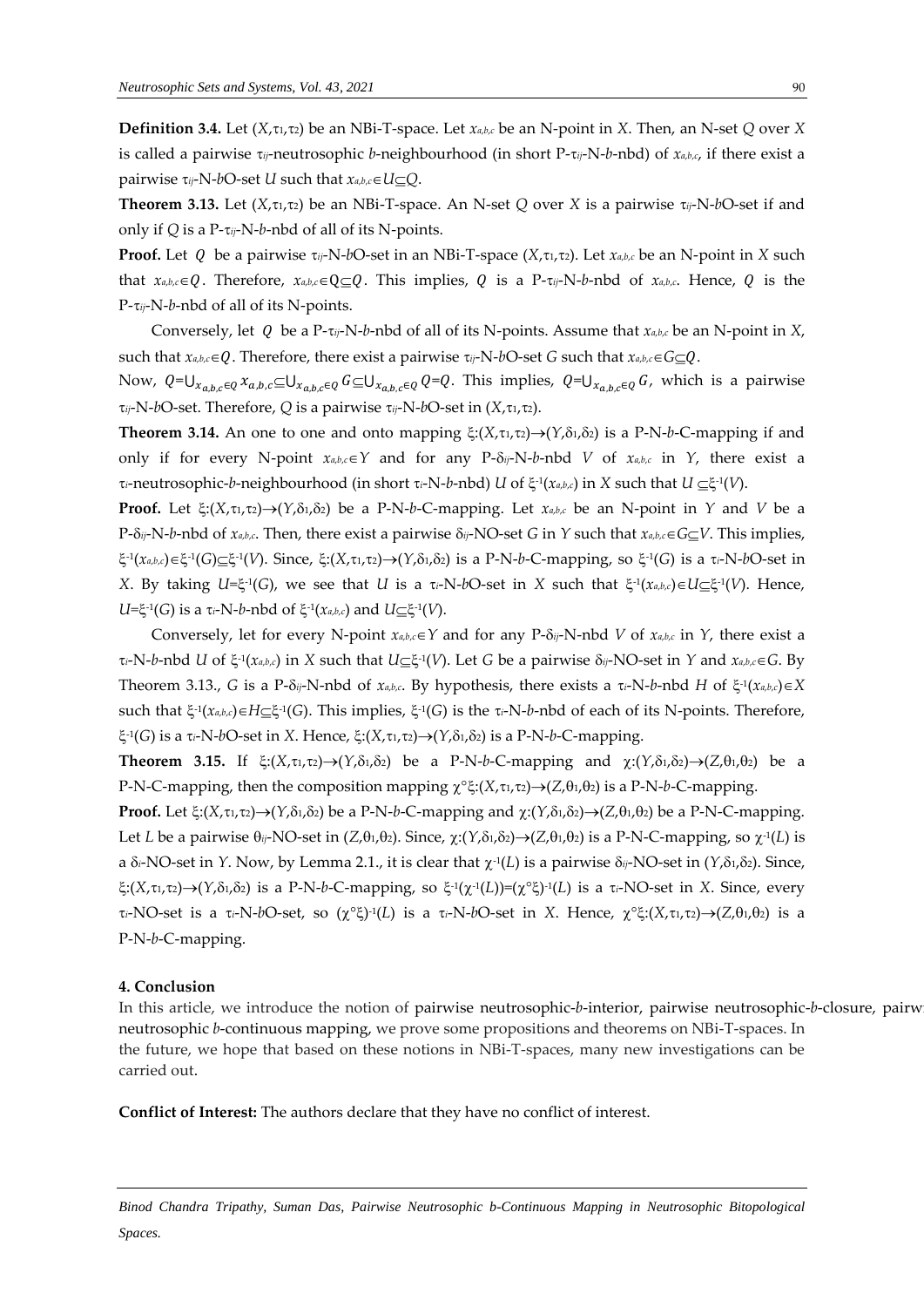**Acknowledgement:** The work of the second author is financially supported by the University Grants Commission. The fellowship no is: F.No.16-6(DEC.2018)/2019(NET/CSIR).

#### **References:**

- [1]. Andrijevic, D. (1996). On *b*-open sets. *MatematickiVesnik*, 48, 59-64.
- [2]. Arokiarani, I., Dhavaseelan, R., Jafari, S., & Parimala, M. (2017). On some new notations and functions in neutrosophic topological spaces. *Neutrosophic Sets and Systems*, 16, 16-19.
- [3]. Atanassov, K. (1986). Intuitionistic fuzzy sets. *Fuzzy Sets and Systems*, 20, 87-96.
- [4]. Chang, C.L. (1968). Fuzzy Topological Spaces. *Journal of Mathematical Analysis and Applications*, 24, 182-190.
- [5]. Das, S., Das, R., & Granados, C. (2021). Topology on Quadripartitioned Neutrosophic Sets. *Neutrosophic Sets and Systems*. (In Press).
- [6]. Das, S., Das, R., Granados, C., & Mukherjee, A. (2021). Pentapartitioned Neutrosophic *Q*-Ideals of *Q*-Algebra. *Neutrosophic Sets and Systems*, 41, 52-63.
- [7]. Das, S., Das, R., &Tripathy, B.C. (2020). Multi-criteria group decision making model using single-valued neutrosophic set. *LogForum*, 16 (3), 421-429.
- [8]. Das, S., & Pramanik, S. (2020). Generalized neutrosophic *b*-open sets in neutrosophic topological space, *Neutrosophic Sets and Systems*, 35, 522-530.
- [9]. Das, S., & Pramanik, S. (2020). Neutrosophic  $\Phi$ -open sets and neutrosophic  $\Phi$ -continuous functions.*Neutrosophic Sets and Systems*, 38, 355-367.
- [10]. Das, S., & Pramanik, S. (2020). Neutrosophic simply soft open set in neutrosophic soft topological space. *Neutrosophic Sets and Systems*, 38, 235-243.
- [11]. Das, R., Smarandache, F., &Tripathy, B.C. (2020). Neutrosophic fuzzy matrices and some algebraic operation. *Neutrosophic Sets and Systems*, 32, 401-409.
- [12]. Das, R., & Tripathy B.C. (2020). Neutrosophic multiset topological space. *Neutrosophic Sets and Systems*, 35, 142-152.
- [13]. Das, S., & Tripathy, B.C. (2020). Pairwise neutrosophic-*b*-open set in neutrosophic bitopological spaces. *Neutrosophic Sets and Systems*, 38, 135-144.
- [14]. Das, S., & Tripathy, B.C. (2021). Neutrosophic simply *b*-open set in neutrosophic topological spaces. *Iraqi Journal of Science*, In Press.
- [15]. Dutta, A., & Tripathy, B.C. (2017). On fuzzy *b* open sets in fuzzy topological space. *Journal of Intelligent and Fuzzy Systems*, 32 (1), 137-139.
- [16]. Ebenanjar, E., Immaculate, J., & Wilfred, C.B. (2018). On neutrosophic *b*-open sets in neutrosophic topological space. *Journal of Physics Conference Series*, 1139 (1), 012062.
- [17]. Kelly, J.C. (1963). Bitopological Spaces. *Proceedings of the London Mathematical Society*, 3 (1), 71-89.
- [18]. Mukherjee, A., & Das, R. (2020). Neutrosophic Bipolar Vague Soft Set and Its Application to Decision Making Problems. *Neutrosophic Sets and Systems*, 32, 410-424.
- [19]. Ozturk, T.Y., & Ozkan, A. (2019). Neutrosophic Bitopological Spaces. *Neutrosophic Sets and Systems*, 30, 88-97.